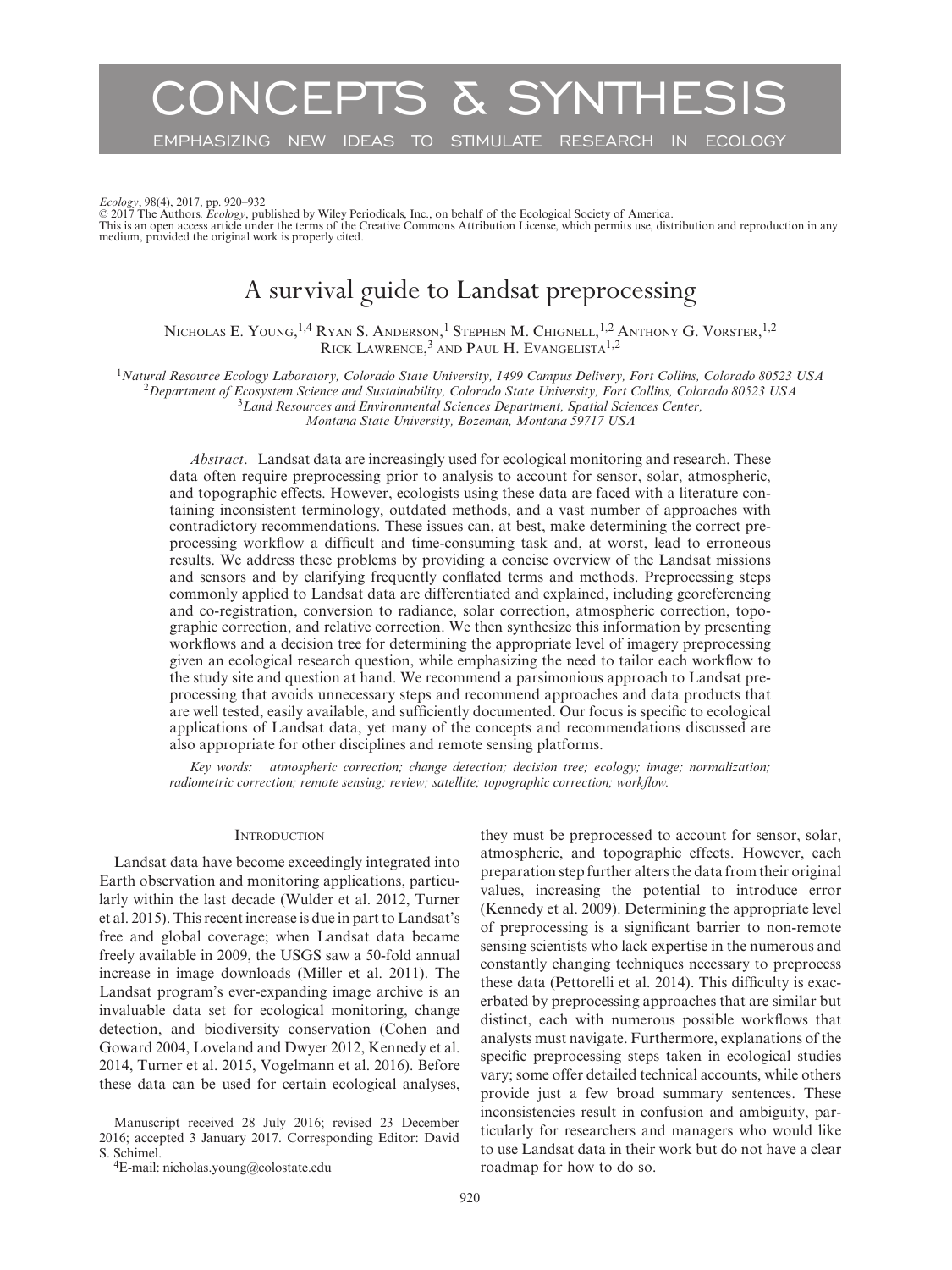Terminology adds to the challenge of determining the most appropriate preprocessing workflow. The remote sensing community has made efforts to standardize its terminology (Schaepman-Strub et al. 2006), but terms are often conflated in more applied studies published in ecological journals. This contributes to the continued use of outdated or redundant terms, which creates confusion for researchers attempting to reproduce or expand on published research methods.

Our purpose is to clarify and synthesize the preparation of Landsat imagery for ecological applications. We begin with a concise overview of the Landsat missions. We then describe the different levels of preprocessing and the sequence in which preprocessing steps should be applied, while clarifying inconsistent remote sensing terminology (Appendix S1: Table S1). Finally, we present a decision tree to help analysts determine the level of preprocessing necessary for their study, and provide examples of its implementation in common ecological analyses. We stress that this paper does not contain the only available or appropriate approaches for all circumstances, nor is it meant to serve as an introduction to the field of remote sensing. Our aim is to address common questions that have repeatedly been raised during our collective experience as scientists working with Landsat data. As such, this paper is intended as a guide for novice users of Landsat imagery as well as a concise reference for those with more experience.

#### *Overview and synthesis of the Landsat missions*

The National Aeronautics and Space Administration (NASA) launched the first Landsat satellite in 1972 and has since followed with six successfully launched satellites (Fig. 1). While NASA builds and launches the satellites, the U.S. Geological Survey (USGS) has operated the missions since the 1990s. The Landsat program offers a nearcontinuous record of imagery, but there are a number of differences among the satellites and sensors that pose challenges for experts and non-experts alike (Table 1). For example, the spectral range of many bands have changed, which can create issues for time series analyses (e.g., Holden and Woodcock 2016). The Landsat satellites have been organized into three groups based on their sensor and platform characteristics (Chander et al. 2009) and in the following section, we modify this framework and include recent and upcoming Landsat missions.

The first group, Landsat 1–3, were equipped with the Multispectral Scanner (MSS), which recorded data in four spectral bands; two visible and two near-infrared (NIR; Table 1). The next group, Landsat 4–7, carried either the Thematic Mapper (TM) or Enhanced Thematic Mapper (ETM+) sensors, which featured finer spatial resolution (i.e., pixel size), and increased radiometric resolution (i.e., bit depth) than the MSS. This group also had expanded spectral coverage, adding bands in the middle-infrared and thermal-infrared wavelengths. It is worth noting that the middle-infrared is now often referred to as the shortwave infrared (SWIR). While middle-infrared and SWIR generally cover different, but largely overlapping, spectral ranges, the relevant Landsat bands fall within this overlap. For these reasons, we use the term SWIR.

The satellites in the TM/ETM+ group have slightly different characteristics from one another. In addition to the TM instrument, Landsat 4–5 also had an MSS scanner onboard. Landsat 7 included a panchromatic band with increased spatial resolution. The third group currently consists of Landsat 8, equipped with its Operational Land Imager (OLI) and Thermal Infrared (TIRS) sensors. The OLI augments the spectral resolution of the TM group with the addition of a deep blue and a cirrus band, while TIRS adds a second thermal band. These instruments also offer a number of sensor and calibration improvements over the previous Landsat missions (Roy et al. 2014). The other member of the third group, Landsat 9, is currently planned as an upgraded rebuild of Landsat 8 and is scheduled to be launched in 2020.

The data generated from the Landsat program offer a number of characteristics that can support ecological



Fig. 1. A timeline of Landsat satellites and sensors. Landsat 9 launch date is based on recent congressional appropriations language.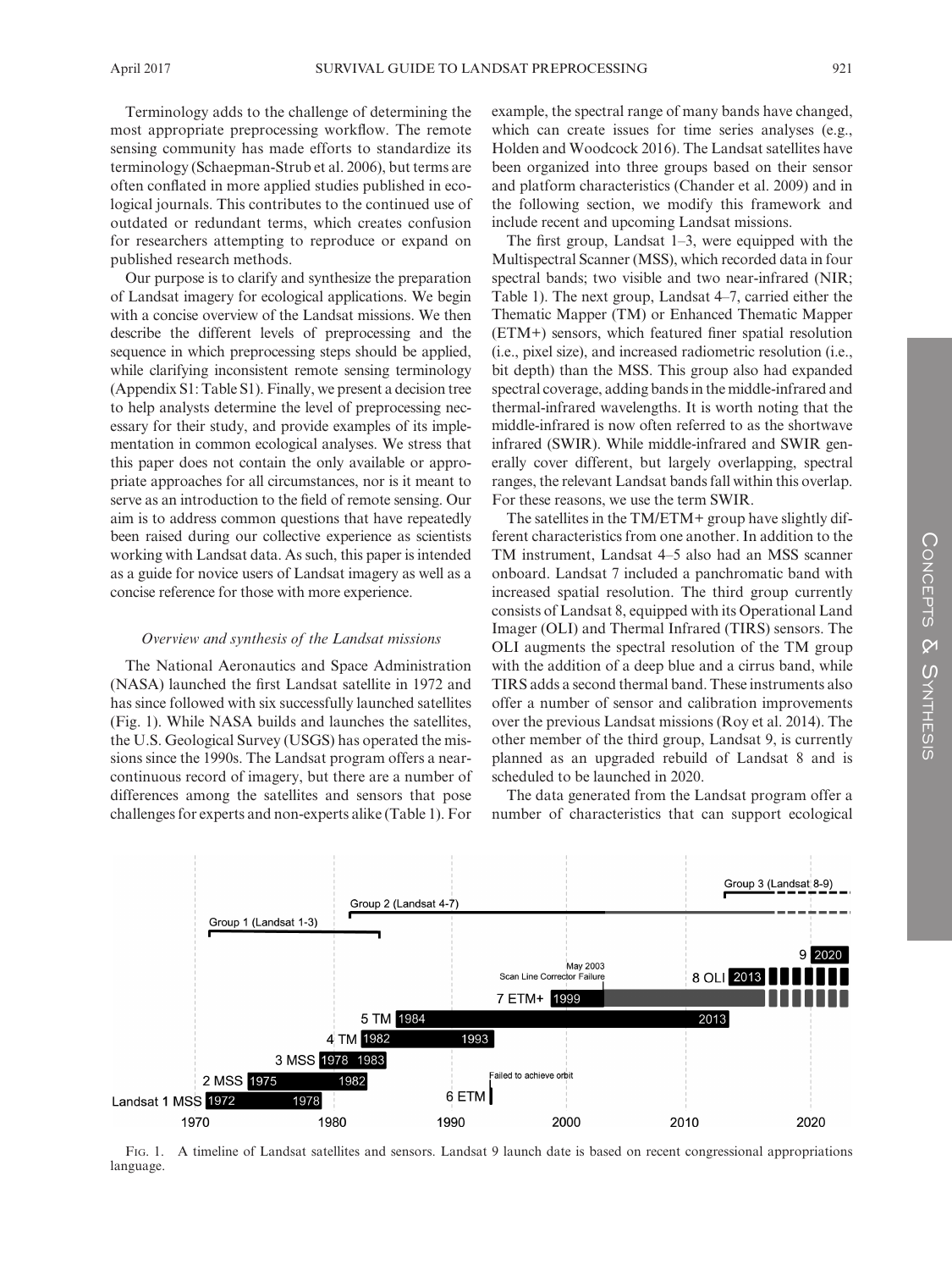| Landsat sensor    | LS $1-5$ MSS  | $LS$ 4-5 TM        | $LS 7 ETM+$        | LS 8 OLI/TIRS                                      | Pixel size $(m)$             |
|-------------------|---------------|--------------------|--------------------|----------------------------------------------------|------------------------------|
| Coastal aerosol   |               |                    |                    | B1 $(0.43 - 0.45)$                                 | 30                           |
| Blue              |               | B1 $(0.45-0.52)$   | B1 $(0.45-0.52)$   | $B2(0.45-0.51)$                                    | 30                           |
| Green             | $B1(0.5-0.6)$ | $B2(0.52-0.60)$    | $B2(0.52-0.60)$    | $B3(0.53-0.59)$                                    | 30 (60† for MSS)             |
| Red               | $B2(0.6-0.7)$ | B3 $(0.63 - 0.69)$ | B3 $(0.63 - 0.69)$ | $B4(0.64 - 0.67)$                                  | 30 (60 <sup>†</sup> for MSS) |
| NIR <sub>1</sub>  | $B3(0.7-0.8)$ |                    |                    |                                                    | 60                           |
| <b>NIR</b>        | $B4(0.8-1.1)$ | $B4(0.76-0.90)$    | $B4(0.77-0.90)$    | $B5(0.85-0.88)$                                    | 30 (60† for MSS)             |
| SWIR <sub>1</sub> |               | $B5(1.55-1.75)$    | $B5(1.55-1.75)$    | $B6(1.57-1.65)$                                    | 30                           |
| SWIR <sub>2</sub> |               | $B7(2.08-2.35)$    | $B7(2.09-2.35)$    | $B7(2.11-2.29)$                                    | 30                           |
| Thermal           |               | $B6(10.40-12.50)$  | $B6t(10.40-12.50)$ | B <sub>10</sub> (10.60-11.19)<br>B11 (11.50–12.51) | 30 <sup>†</sup>              |
| Pan-Chromatic     |               |                    | B8 $(0.52 - 0.90)$ | B8 $(0.50-0.68)$                                   | 15                           |
| Cirrus            |               |                    |                    | $B9(1.36-1.38)$                                    | 30                           |

Table 1. Summary of band designations and pixel size (m) for all Landsat satellites (LS) and sensors.

*Notes:* The table shows each band number and the corresponding wavelength range (in parentheses, micrometers). The exact spectral range of each band varies among sensors, but are comparable for many applications. The MSS bands were originally numbered 4–7, but were relabeled 1–4 with the launch of Landsat 4. Empty cells occur where a particular sensor was not present in a satellite. This table was adapted from USGS (2015*a*).

†Data are recorded at a coarser pixel size, but upsampled and delivered at the size listed in table. Native pixel size of MSS data was  $79 \times 57$  m. Native pixel size of thermal data has changed with the sensors: 60 m (TM), 120 m (ETM+), 100 m (TIRS).

‡Landsat 7 thermal data are acquired at both high and low gain settings. The data are therefore delivered with two Band 6 files (USGS 2015*a*).

studies (Pasquarella et al. 2016). The multispectral bands enable local to regional-scale mapping of vegetation type and condition (Jones and Vaughan 2010). The NIR and SWIR bands are particularly useful for mapping plant and soil moisture characteristics, as well as water quality in wetlands, rivers, and coastal environments (Roy et al. 2014). The thermal infrared bands play an important role in mapping and understanding wildfire ecology (Wang et al. 2010), managing of water resources and monitoring of evapotranspiration (Anderson et al. 2012), and land cover classification (Sun and Schulz 2015). The majority of Landsat data are delivered at a pixel size of 30 m (Table 1). This pixel size prevents fine-scale mapping of surface features; however, it is often beneficial in ecology, as it accurately captures landscape-scale characteristics while avoiding the significant computational requirements associated with hyper-spatial and hyper-spectral sensors. This pixel size also tends to correspond well with many management-level activities. Landsat 4–8 have a revisit interval of 16 d (Schowengerdt 2007), which facilitates studies of landscapes through time (for a review, see Hansen and Loveland 2012, Willis 2015). Additionally, ecologists have increasingly incorporated Landsat imagery, Global Positioning System (GPS) field data, topographic data, and other ancillary variables in correlative spatial models over the last decade.

#### *Data coverage and dissemination*

Landsat satellites record data as they orbit the Earth; these data are then systematically partitioned into images based on scene location and date. The terms scene and image are often confused in the literature when referring to these data. We use the framework provided by Strahler et al. (1986) who define the scene as the extent, or footprint, that exists on the ground, while the image is the collection of spatially arranged measurements (i.e., bands) captured in the scene at a single time. Each scene has an assigned location that is defined by the Worldwide Reference System (WRS). This system assigns a path determined by the satellite's orbit (i.e., vertical, latitudinal) and a row (i.e., horizontal, longitudinal) for each scene, providing a global index for database cataloging, querying, and dissemination. Landsat data are distributed in two WRSs; Landsat 1–3 follow WRS1, while Landsat 4–8 follow WRS2 due to the differing orbit altitudes of the satellites.

The USGS manages Landsat data and disseminates them via a number of online portals (e.g., EarthExplorer; USGS 2015*b*). Although a number of Landsat-based data products are available at various levels of preprocessing (e.g., WELD; Roy et al. 2010), we focus on the current and primary Landsat archive processed by the USGS, with particular emphasis on the Level-1 and higher-level Climate Data Records (CDR) products. Level-1 products are a part of the Collection 1 data systematically processed by the USGS to standardized tiers based on data quality and processing level, while higherlevel CDR products provide additional levels of preprocessing. These products are explained further in the following sections. At this time, former Landsat products (e.g., L1T) are being reprocessed to be included in the Collection 1 Level-1 data archive.

The USGS is working on a project to provide data in an alternative format called Analysis Ready Data (ARD) as an addition to the products already available. The initial purpose for these data is to provide standardized products for users of large data amounts over space and/or time and to reduce or eliminate the need for preprocessing. These efforts may provide a reasonable alternative to some or all of the preprocessing steps described below for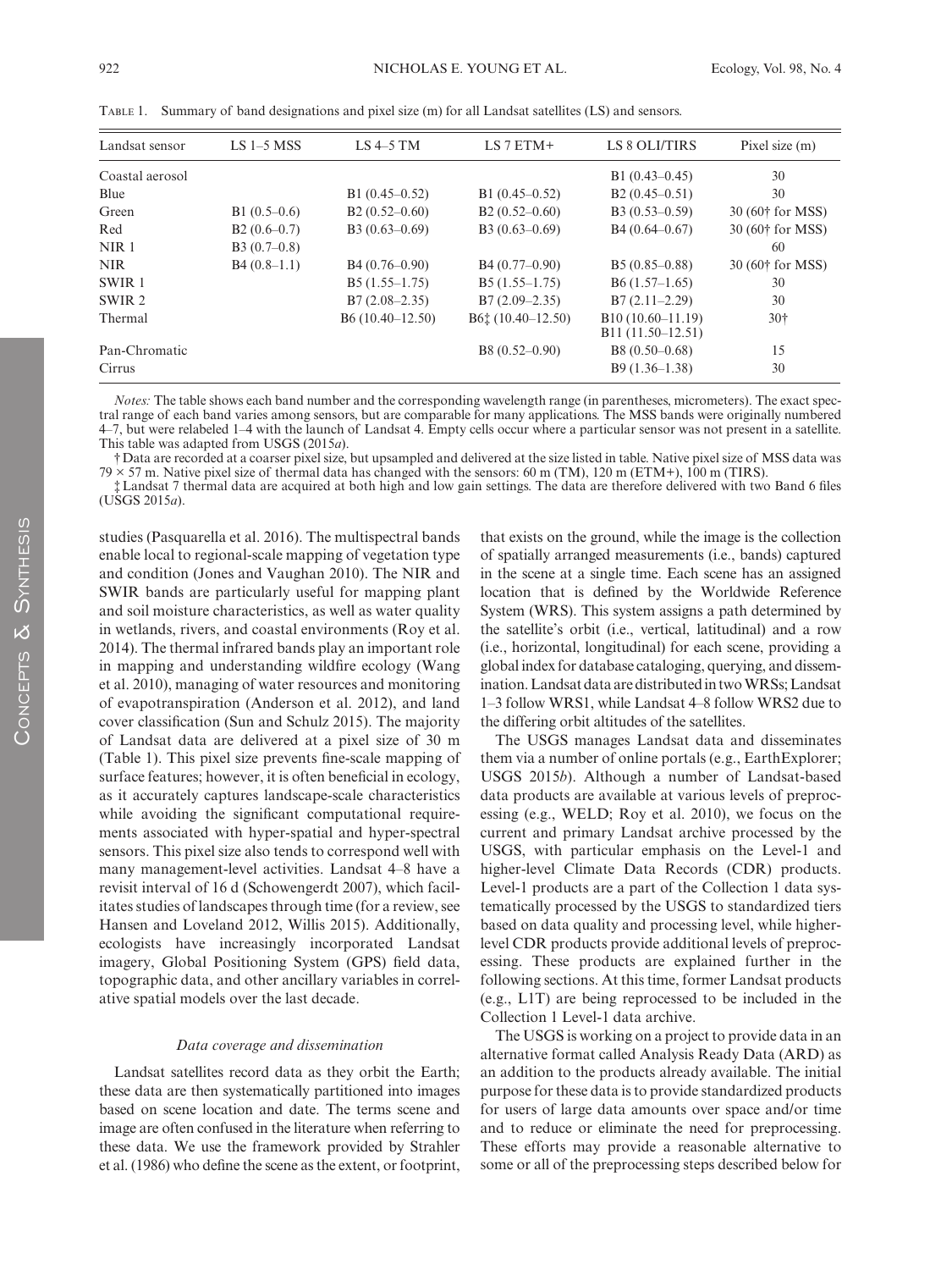certain users, but understanding the motivation and steps of preprocessing will still be valuable in determining whether Level-1 or ARD is appropriate.

#### **PREPROCESSING**

Images acquired by Landsat sensors are subject to distortion as a result of sensor, solar, atmospheric, and topographic effects. Preprocessing attempts to minimize these effects to the extent desired for a particular application. However, preprocessing steps are time-consuming, imperfectly address the artifacts to be removed, and have the potential to introduce additional sources of error. Many ecological applications require further preprocessing than that provided by Level-1 products or even CDR products before performing an analysis. These preprocessing steps can significantly impact analysis results (Sundaresan et al. 2007) and have a general order in which they should be performed. While methods sections in the literature commonly mention these steps, the justification or reasoning for performing them are often vague or omitted, creating confusion about which steps should be considered and what they accomplish for a particular application. In this section, we provide a description of the most common preprocessing steps applied to Landsat products and their importance.

Before preprocessing Landsat imagery, it is important to understand the units commonly associated with these data: digital number (DN), radiance, and reflectance for the visible to SWIR (vis-SWIR) bands and, for the thermal bands, DN, radiance, and temperature (Fig. 2). Initial sensor-recorded signals are calibrated to radiance values using gains and offsets that differ among sensors and over time due to sensor degradation. Radiance (watts·steradian<sup>-1</sup>·m<sup>-2</sup>·μm<sup>-1</sup>) is the measure of energy flux recorded by the sensor. These values are then rescaled to digital number as 6-bit or 7-bit (MSS), 8-bit (TM, ETM+), or 12-bit (OLI, TIRS) unsigned integers (Chander et al. 2009). Landsat Level-1 products are delivered as digital numbers, which can be converted to absolute units of radiance or reflectance. Reflectance is a unitless measure of the ratio of radiation reflected by an object relative to the radiation incident upon the object. Ecological studies most commonly use DN and reflectance. For the thermal bands, studies often use DN or temperature (degrees Kelvin)**.**

Preprocessing to these specific units, along with correcting for radiometric artifacts, typically follows a general workflow (Fig. 3). Most of the steps can be classified into three broad groups: geometric, absolute, and relative. Some steps convert the imagery from one unit to another (e.g., at-sensor radiance to top-of-atmosphere reflectance via solar correction), while others specifically address potential artifacts (e.g., topographic correction). We present the workflow assuming the analyst is starting with either Level-1 or high-level surface reflectance CDR products. Although other products (e.g., Level 0 raw imagery) may be desired for a particular analysis, they are rarely used in ecological studies and require additional expertise and understanding to process. Note that Level-1 products have assumptions (e.g., the use of cubic convolution resampling vs. alternative resampling methods) that may need to be considered for some applications. The preprocessing steps presented in the workflow can be implemented using a variety of software packages that continue to develop and improve. Some free options include R packages 'RStoolbox' and 'landsat', as well as QGIS, GRASS GIS, Google Earth Engine, and MultiSpec. Proprietary software includes ENVI, ArcGIS, ERDAS IMAGINE, Geomatica, and MATLAB. Some of these software options provide a graphical user interface while others use command-line processing, which requires code input in various programming languages. Therefore, software selection is largely driven by the familiarity of the analyst and their collaborators with the software as well as the demands of a given analysis.



Fig. 2. The common units of Landsat imagery used in ecological analysis. The units change as each step of absolute correction is performed: conversion to radiance, solar correction/thermal calibration, and atmospheric correction.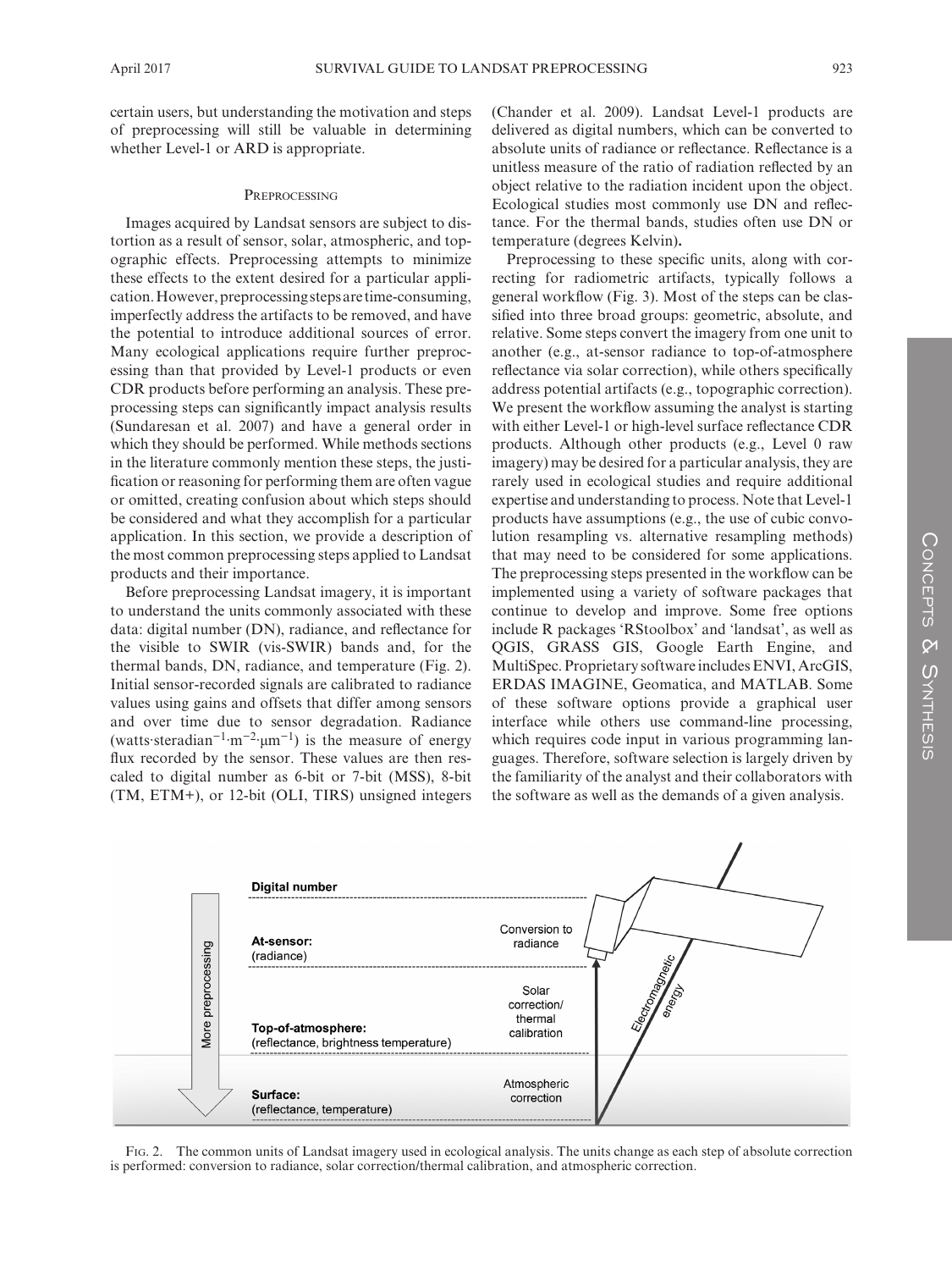

Fig. 3. Sequential workflow of potential preprocessing steps**.** Steps are presented in the recommended sequence, but not all steps are necessary for all analyses. Boldface type indicates preprocessing level. The two flowcharts show (a) general preprocessing steps for visual and shortwave infrared (vis-SWIR) data from both high-level data products (dashed line; e.g., Landsat surface reflectance CDR) and Level-1 Landsat products (solid line) and (b) the general preprocessing steps for thermal data. Note that a high-level land surface temperature product is not currently available, but is expected to be available soon. Refer to the section *Preprocessing* in the text for more detail and discussion of each step.

#### *Geometric correction*

The processes of georeferencing (alignment of imagery to its correct geographic location) and orthorectifying (correction for the effects of relief and view direction on pixel location) are components of geometric correction necessary to ensure the exact positioning of an image. Imagery can be positioned relative to the datum, topography, or other data types, including reference data and additional geospatial layers that might be used in the analyses. Landsat Level-1 products are precision registered and orthorectified through a systematic process that involves ground control points and a digital elevation

model (DEM). The Landsat Level-1 products are termed "terrain-corrected" and the majority of images can be used as delivered by the USGS (2015*c*). Collection 1 images are classified into tiers based on quality and processing level (USGS 2016*c*). Tier 1 products are consistently georegistered within ≤12 m radial root mean square error, making them suitable for time-series pixel-level analysis. The other tiers (currently Tier 2 and Real-Time) may not necessarily be as accurate and should be evaluated on a case-by-case basis. Comparatively, the geometric accuracy of Pre-Collection L1T products is approximately 30 m within the United States and about 50 m globally but the relative geolocation within an image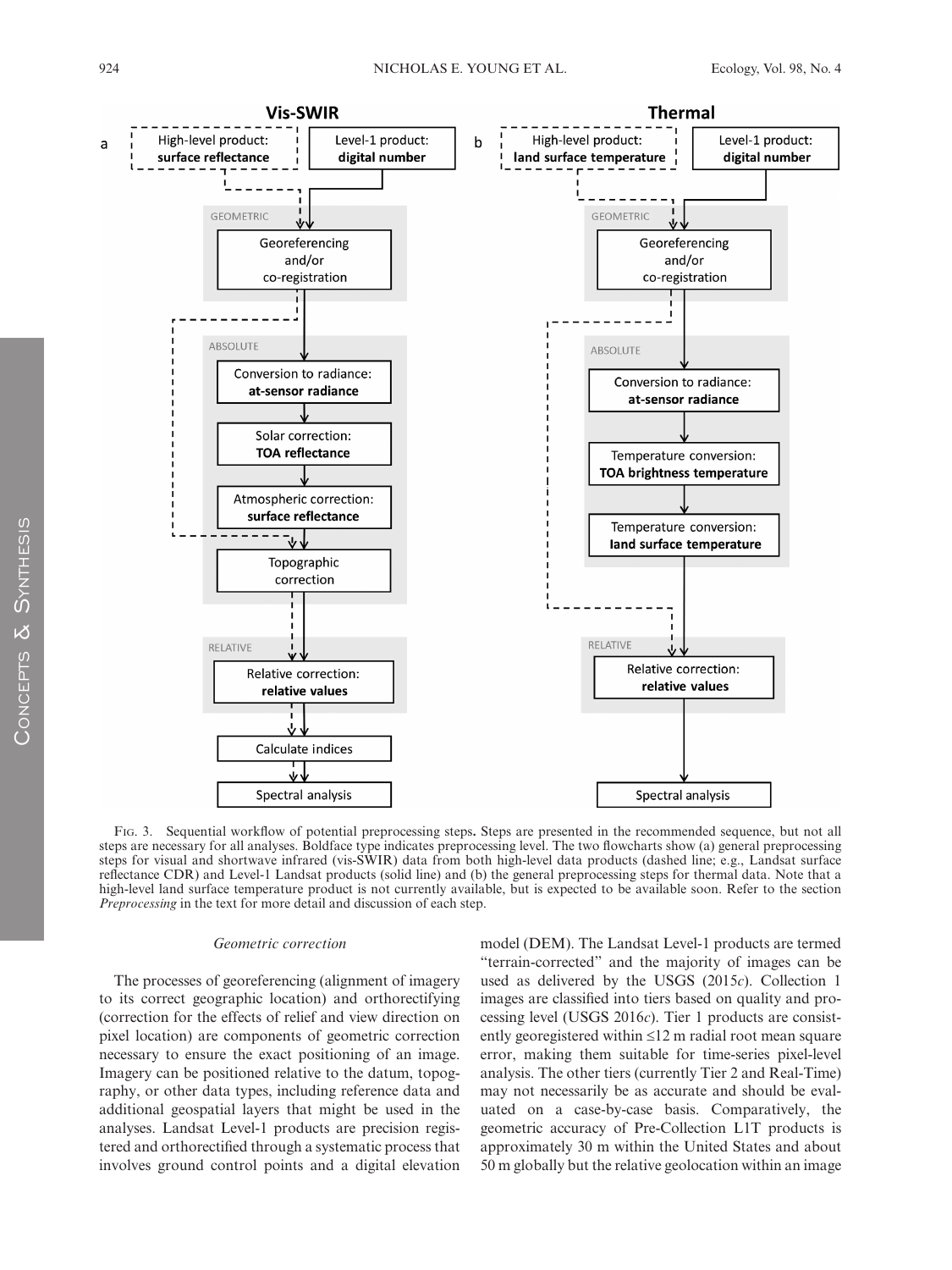is much better (Loveland and Dwyer 2012). A small fraction of Tier 2 and Pre-Collection L1T images contain errors and there may be cases where specific Landsat images require additional georeferencing. For example, additional georeferencing is more likely to be needed when working across large spatial extents or timeframes, working with older imagery in the Landsat archive, or working in areas of the world where the USGS has not been able to obtain sufficient ground control points (although the USGS is continually improving its ground control; Bodart et al. 2011, Avitabile et al. 2012). When a workflow involves stacking multiple images, mosaicking adjacent images, compositing ancillary spatial layers, or using georeferenced ground data, the alignment of features in the images should be checked quantitatively with ground control points or, at the very least, through visual assessment. Discrepancies should be corrected prior to analysis using a process known as co-registration (often referred to as just registration). Registration involves aligning data layers relative to one another, while georeferencing involves aligning layers to the correct geographic location. Registration is a critical step in preprocessing Landsat imagery for ecological analysis, since a misregistration can result in significant errors, especially in change detection analyses (Sundaresan et al. 2007). When relating Landsat data to ancillary georeferenced data, such as GPS-marked plot data, images should be georeferenced rather than registered to maintain alignment between data. There are numerous approaches for both georeferencing and registering Landsat data, and the process might involve a simple pixel shift or a more complex automated feature detection and matching between images (for review, see Brown 1992, Zitová and Flusser 2003).

# *Absolute radiometric correction*

Absolute radiometric correction (sometimes referred to as just absolute correction) can refer to a single preprocessing step or a collection of preprocessing steps that account for sensor, solar, atmospheric, and topographic effects. The term absolute is used to describe the process of obtaining "true" and comparable values, although the corrected values are still approximations. Values obtained from absolute correction can be compared (across time, space, or sensor) to images that have undergone the same level of correction. Some levels of absolute correction are better suited for comparing across images (e.g., surface reflectance/land surface temperature) than others (e.g., at-sensor radiance). The term absolute correction is heavily used in the Landsat preprocessing literature to clarify the interpretation of the resulting values, and is often contrasted with relative radiometric correction (see *Relative radiometric correction*).

# *Conversion to radiance*

Significant efforts have been made to bring the data collected across the multiple Landsat missions and acquisition dates to a common scale for consistent Earth monitoring through time (Chander et al. 2009, Markham and Helder 2012). Digital numbers cannot be used to compare spectral values across time due to sensor degradation and differences between sensors. While DNs can be used effectively for many single-image analyses, absolute correction is needed to bring the values to a comparable scale. As described above, the DNs provided in Level-1 products are calibrated radiance values that have been scaled to varying bit depths. Conversion to radiance is the preprocessing step whereby the DNs are converted back to radiance (often termed at-sensor radiance) by using rescaling factors (i.e., calibration coefficients) associated with each band for a given sensor. The rescaling factors are stored in the metadata file associated with each image. Often this preprocessing step is described as sensor calibration, which specifically refers to the determination of the coefficients used to conduct the conversion, not the conversion itself. The conversion to radiance step is necessary before additional absolute correction steps; however, this level of preprocessing alone should rarely be used for analysis because the conversion is linear and therefore little additional information is gained relative to using DNs. Many of the available software programs will automatically perform this conversion, as well as an additional solar correction (see *Solar correction*), when supplied with the metadata file associated with the image (a text file with "MTL" in the name).

# *Solar correction*

The next preprocessing step, solar correction, accounts for solar influences on pixel values. Solar correction converts at-sensor radiance to top-of-atmosphere (TOA) reflectance by incorporating exoatmospheric solar irradiance (power of the sun), Earth-Sun distance, and solar elevation angle. These vary with date, time, and latitude so their effects must be accounted for when working across multiple images, even within a single scene. Topof-atmosphere reflectance is a measure of the proportion of incoming radiation reflected from a surface as detected from above the atmosphere. The solar correction step is often grouped with conversion to radiance in the literature. Similar to conversion to radiance, the solar correction values for Landsat data can be retrieved from the metadata files associated with each image or, in some cases, found in lookup tables. Landsat 8 provides coefficients to convert directly to a TOA reflectance product from DNs, but this should not be considered true TOA reflectance since the process does not provide a correction for the solar elevation angle (USGS 2014).

#### *Atmospheric correction*

The energy that is captured by Landsat sensors is influenced by the Earth's atmosphere. These effects include scattering and absorption due to interactions of the electromagnetic radiation with atmospheric particles (i.e.,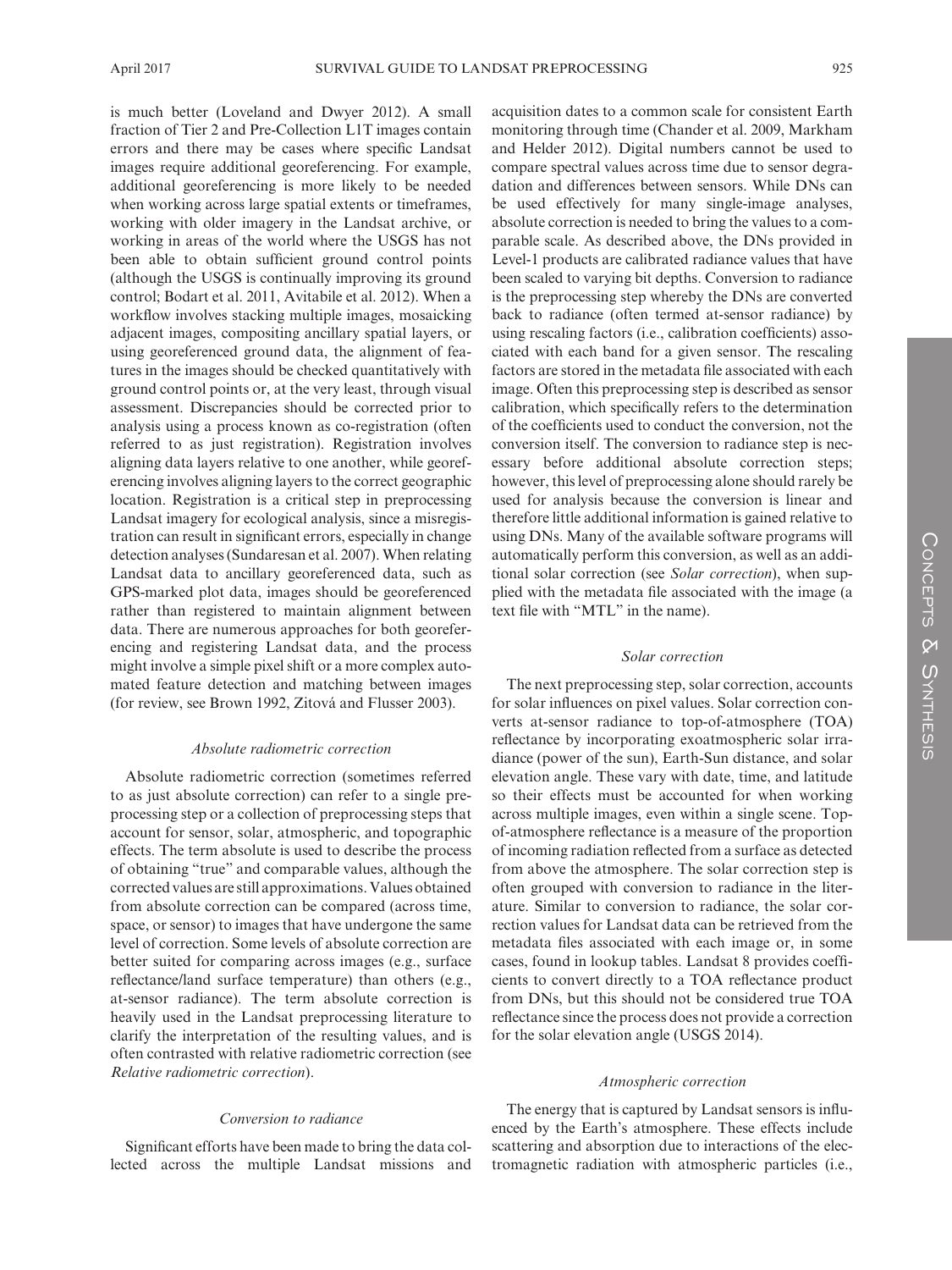

Fig. 4. Dichotomous decision tree for determining the level of preprocessing necessary for most ecological applications, guided by the spatial and temporal extent of the study. The graphics on the tree branches represent images (gray squares) and the project study area (dashed lines). "Single time" refers to images captured on the same day (or closest day if adjacent paths) to represent one period in time, or images made into a mosaic to represent a single date. Normalization for multi-scene and multi-temporal studies should be done in two steps: horizontal (images from across multiple with same/similar dates) relative correction then vertical (images from across different times) relative correction.

gases, water vapor, and aerosols). Atmospheric correction attempts to account for these effects. However, some atmospheric effects are highly variable over the Earth's surface and can be difficult to correct in Landsat imagery. While it is not always necessary to atmospherically correct Landsat data to surface values, there are instances where this level of correction is needed. In general, absolute atmospheric corrections are needed when (1) an empirical model is being created for application beyond the data used to develop it, (2) there is a comparison being made to ground reflectance data such as a field-based spectroradiometer, or (3) as an alternative to relative correction when comparisons are being made across multiple images. All atmospheric correction methods have associated assumptions about the target and the nature of the atmospheric particles or emissivity (for land surface temperature). There are numerous atmospheric correction methods available, ranging from simple approaches that use only within-image information such as dark object subtraction (Chavez 1988), to more complex and data-intensive approaches such as the method used for the Landsat Ecosystem Disturbance Adaptive Processing System (LEDAPS) products (Masek et al. 2006). The complex methods are generally more accurate than simpler methods; however, they often require ancillary data about atmospheric conditions at the time of image collection and can be difficult to implement, especially for nonremote sensing experts. Further, these corrections can introduce additional errors (Schroeder et al. 2006). As

such, we recommend not performing atmospheric correction unless necessary (discussed in *Determining the appropriate level of preprocessing* and in Fig. 4) and to use freely available high-level products when needed (e.g., Landsat CDR; discussed in *High-level products*).

# *Topographic correction*

Solar correction does not account for illumination effects from slope, aspect, and elevation that can cause variations in reflectance values for similar features with different terrain positions (Riaño etal. 2003). Topographic correction is the process used to account for these effects. While this correction is not always required, it can be especially important for applications in mountain systems or rugged terrain (Colby 1991, Riaño et al. 2003, Shepherd and Dymond 2003), which are common settings for satellite monitoring due to the difficulty of accessing these environments for field measurements.

An important distinction should be made between topographic and terrain correction. Topographic correction is a radiometric process while terrain correction is geometric in nature. Although Landsat Level-1 products are terrain corrected, this does not account for the same effects as a topographic correction. Terrain correction ensures each pixel is displayed as viewed from directly above regardless of topography or view angle, and, while important, does not account for the same effects as topographic correction.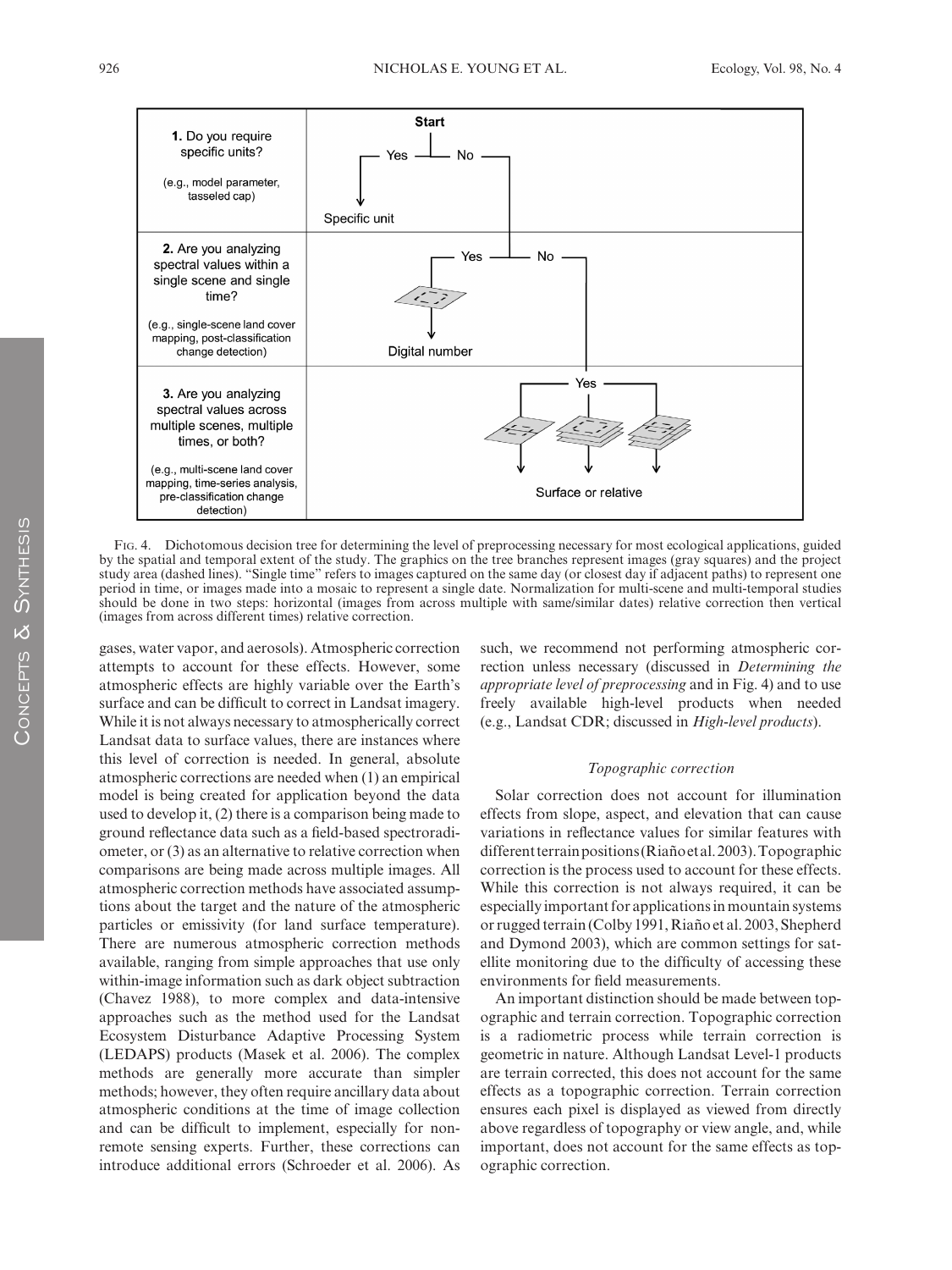Numerous methods exist for performing topographic correction. Band ratios are a simple way to partially reduce impacts from illumination effects without the use of a digital elevation model (DEM; Holben and Justice 1981, Colby 1991, Hale and Rock 2003). This method assumes reflectance will increase or decrease proportionally in both bands being used, however this assumption is demonstrably false for indirect radiation (i.e., diffuse irradiance; Leprieur et al. 1988, Conese et al. 1993). Conversely, more complex approaches can be used with a DEM to model the illumination effects by taking into account the specific slope and aspect of the terrain. Several methods are commonly used in the literature (Riaño et al. 2003, Vanonckelen et al. 2013), and numerous studies comparing these methods have been published with varying results depending on study location and application (e.g., Meyer et al. 1993, Lu et al. 2002, Hale and Rock 2003, Riaño et al. 2003, Richter et al. 2009, Hantson and Chuvieco 2011, Vanonckelen et al. 2013, Adhikari et al. 2015). While no specific topographic correction method is superior in all cases, the Minnaert Correction (Minnaert 1941) and C-correction (Teillet et al. 1982) methods have shown consistently good performance for removing topographic effects within Landsat imagery (Riaño et al. 2003, Gao and Zhang 2009, Richter et al. 2009, Hantson and Chuvieco 2011, Vanonckelen et al. 2013). Sola et al. (2016) provide a recent and thorough evaluation of many of these methods, which can be implemented in several opensource and commercial software products. Given the number of available approaches and the difficulty of their application by non-remote sensing experts, analysts should carefully consider whether a topographic correction is necessary for their study. While this preprocessing step can be more important than atmospheric correction for some applications in topographically complex regions (Vanonckelen et al. 2013), this step is not needed for every scenario.

# *Relative radiometric correction*

Ecologists often conduct analyses that require consistent spectral values across space and time. However, such studies do not necessarily require the use of true surface reflectance values. A common preprocessing step when using multiple images is a relative radiometric correction or normalization (hereafter referred to as relative correction). Relative correction brings each band of an image to the same radiometric scale as the corresponding band of a reference image. This presumably accounts for sensor, solar, and atmospheric differences, but does not expressly account for vegetation phenological differences.

Similar to atmospheric and topographic correction, there are many approaches to relative correction, and there is no clear preferred method that consistently performs best across all applications (Chen et al. 2005). Relative correction typically uses the overlapping regions between a reference image and another image to be

transformed. Two general approaches are used to compare these overlapping regions. The first is histogram matching (also referred to as equalizing), which uses information from all pixels in the overlapping regions. We do not recommend histogram matching Landsat data, as this approach is generally used for relatively correcting multiple images from the same day when there is little variation in the solar and atmospheric conditions. Adjoining Landsat images collected on the same day (i.e., along the same path) can be mosaicked without a relative correction.

The second approach uses pseudo invariant features (PIF; generally consisting of one or more pixels) or pseudo invariant targets (PIT; generally a single pixel), where nonchanging features or targets in the overlapping area are used to bring the images to a common scale (Schott et al. 1988). These pseudo invariant features/targets can be selected manually or automatically through statistical algorithms (Du et al. 2002, Bao et al. 2012). Comparisons have shown that performing a relative correction might provide more accurate results than an absolute atmospheric correction, especially when comparability is more important than the pixel value (Schroeder et al. 2006). Furthermore, some studies have performed relative correction of atmospherically corrected imagery to account for residual differences between images arising from imperfect preprocessing when surface reflectance is desired (Li et al. 2014). We suggest this approach only if both comparability between images and surface reflectance units are needed for a particular application. If the objective is to obtain images that are spatially or temporally consistent (and that is the only goal of the relative correction), then relative correction from a more basic preprocessing level, such as DN or TOA, would be the most appropriate option, as correcting to surface reflectance serves no purpose and injects a potential source of error.

# *Preprocessing for spectral indices*

Spectral indices are transformations and reductions of spectral data that are used to highlight specific phenomena on the landscape. Indices facilitate data interpretation and comparison, both qualitative (e.g., pattern visualization) and quantitative (e.g., monitoring plant health). A plethora of spectral indices have been designed to highlight vegetation, hydrology, geology, burned areas, and snow, to name a few (for a review, see Jackson and Huete 1991, Bannari et al. 1995, Lozano et al. 2007). They can be particularly useful as relative measures where reference data do not exist to model such variables quantitatively.

The approach to preparing multiple bands for use in spectral indices should be the same as the approach for preparing individual bands for any analysis; the analyst should determine what level of preprocessing is necessary based on the characteristics and objectives of the study. Ratio-based indices account for multiplicative atmospheric artifacts, but do not correct additive effects and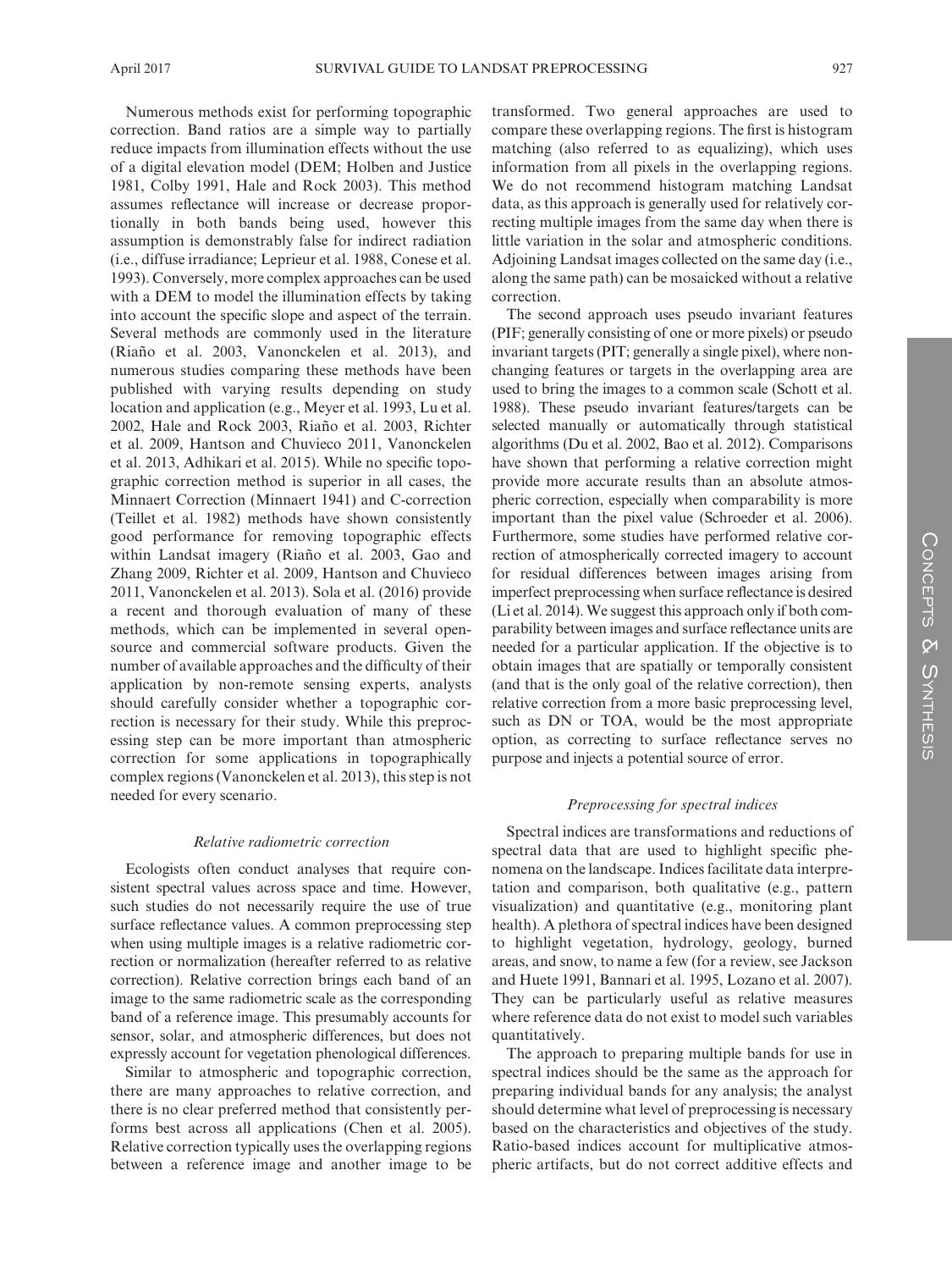atmospheric differences between bands. Therefore, when comparing spectral indices across multiple images (time or space), we recommend a correction to eliminate such effects. There are potential exceptions; notably, some indices have correction factors that are dependent on the data being in a specific unit, such as the soil adjusted vegetation index (reflectance) or the tasseled cap transformation (varies by sensor/method). Further, if image correction is not feasible, atmospherically resistant indices may be used to reduce some atmospheric effects (Pinty and Verstraete 1992, Huete et al. 1997).

#### HIGH-LEVEL PRODUCTS

High-level Landsat products are data that have been preprocessed to a level beyond the specifications of Level-1 products and are directly available for download. These products eliminate the need for the user to complete certain preprocessing steps, a welcome advancement that simplifies the preprocessing workflow.

The USGS Landsat Surface Reflectance Climate Data Records (CDR) are the most notable of the current highlevel data products. These are surface reflectance products that can be downloaded from multiple USGS sources (USGS 2015*b*, 2016*a*). The Landsat surface reflectance CDRs are processed to calibrate raw DNs to TOA reflectance (also available for download), and then corrected to surface reflectance using atmospheric parameters and a DEM. Furthermore, TOA brightness temperature, as well as masks for clouds, cloud shadows, adjacent clouds, land, and water are also available as high-level products from the USGS. Land surface temperature and MSS data are not currently included with the Landsat surface reflectance CDRs, however, the USGS has publicly stated its intent to release a land surface temperature product (Laraby 2016). The quality of the surface reflectance CDR products can be adversely affected by low sun angle, excessive clouds, high latitudes (>65 degrees north or south), or locations that are very arid or snow/water dominated (USGS 2015*d*). Moreover, the process to develop surface reflectance CDR products contains nonlinear elements, which can introduce error and unwanted data artifacts. Nevertheless, these data are the products of high-quality, well-documented approaches that are likely as reliable as any approach readily available to ecologists. Quality assurance layers are available as an additional USGS high-level product for pixel-level condition and validity flags.

The USGS continues to release additional high-level data and make improvements to the existing products. In addition to surface reflectance, the USGS has made available some of the most widely used spectral indices derived from Landsat Surface Reflectance high-level products (Masek et al. 2006). These products are generated from the surface reflectance data and therefore have the same caveats. However, they also carry additional assumptions inherent to the derivation of the indices themselves (e.g., coefficient values and correction

factors; USGS 2016*b*). These are available through the USGS EROS Center Science Processing Architecture (ESPA) on demand interface (USGS 2016*d*). Furthermore, at the time of this writing, the USGS has expressed that they will deliver essential climate variables (ECVs) that will include land surface temperature, burned area extent, dynamic surface water, and snow cover area as additional high-level products in the near future. While these products will provide the data required to perform large extent and accurate ecological analyses with only a fraction of the preprocessing time, users will benefit from understanding the concepts and assumptions that are inherent in their creation.

# Determining the Appropriate Level of Preprocessing

While understanding the levels and appropriate order of preprocessing steps provides a necessary foundation, the analyst is ultimately left with the question, "What level of correction is 'good enough' for my study?" To help answer this question, we start with the guiding principle that only the preprocessing steps necessary for a given analysis should be applied because each step may risk introducing artifacts and/or error into the data (Song et al. 2001, Riaño et al. 2003, Kennedy et al. 2009). Even with this core tenet, it can still be challenging to identify the appropriate level of preprocessing.

We designed a flexible decision tree to help navigate these choices (Fig. 4). The first row of the tree refers to analyses that require the data be converted to a specific value type, such as a parameter for an existing model. Beyond these scenarios, we recommend the analyst guide their decision by identifying how the spatial and temporal extent of their analysis relates to the existing scene boundaries. The questions in the decision tree specifically refer to when and where the *analysis of spectral values* is taking place within the broader workflow. Row two of the decision tree focuses on analyses taking place within a single image, and thus calls for the use of DNs to avoid unnecessary preprocessing. Row three considers analyses using multiple images. This could be multi-temporal (i.e., multiple images from different dates analyzed as separate time steps, also referred to as multi-date), multi-scene (i.e., images with different path/row designations), or a combination of the two. This row calls for either surface or relative units to account for differences between images resulting from sensor, solar, atmospheric, and topographic effects. In such cases, we recommend performing a relative correction to normalize values. Nevertheless, because relative corrections typically require more expertise than obtaining surface reflectance CDR products, these products can be a valid and convenient alternative with high accuracy (Vuolo et al. 2015), especially if the images are similar in time, phenology, or growing degree days. Caution should be exercised with this approach when the analysis spans different sensors (e.g., Landsat 7 ETM+ and Landsat 8 OLI) since systematic biases appear among their surface reflectance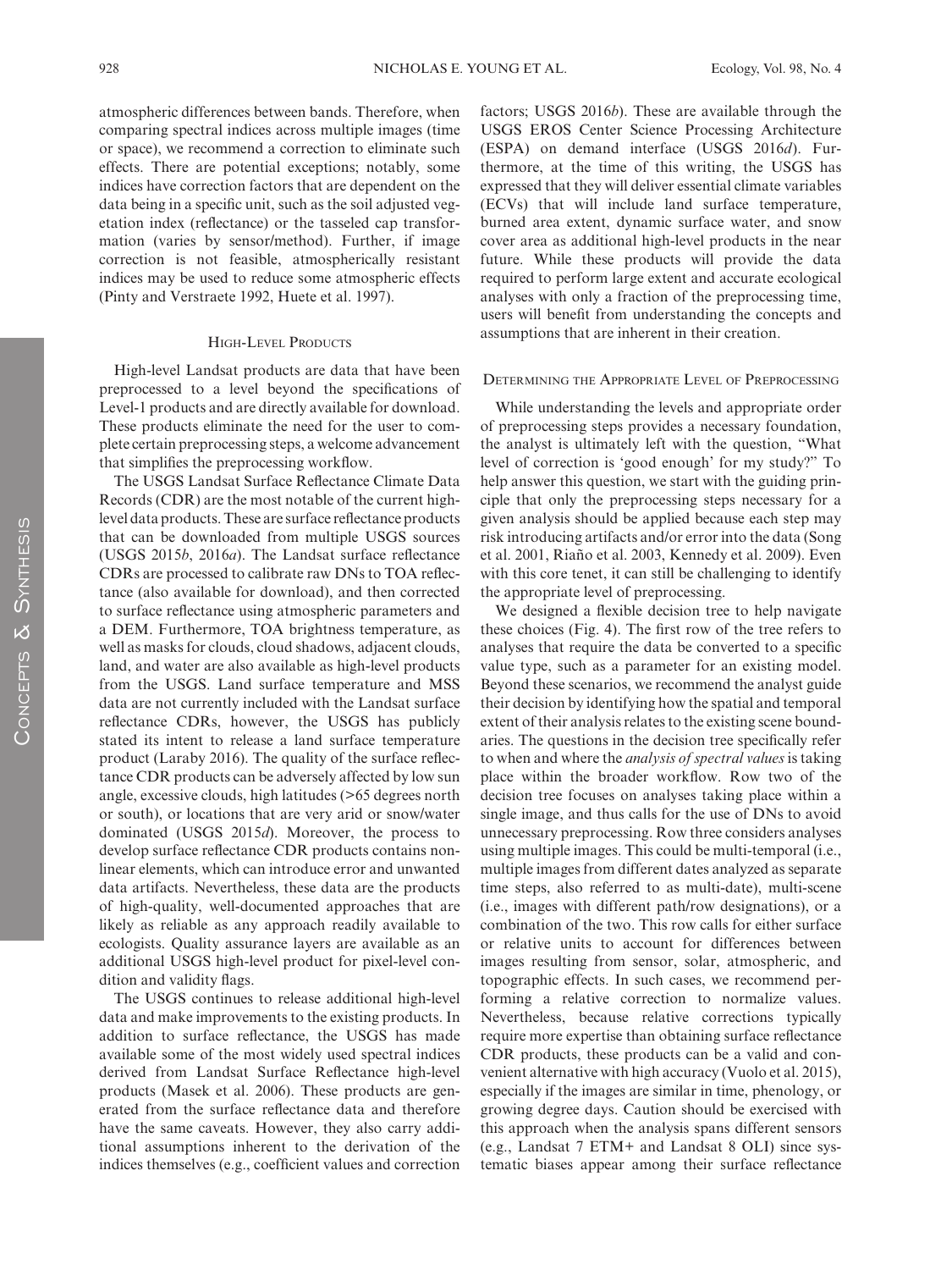values, and these biases can be magnified in products such as the normalized difference vegetation index (NDVI; Roy et al. 2016).

We illustrate these concepts in the following section by walking through three examples commonly encountered by ecologists working with Landsat data: specific value type, change detection, and correlative modeling. These examples are not intended to be exhaustive, but demonstrate the use and flexibility of the decision tree.

### *Example scenario 1: Specific value type*

Landsat data are often used to measure specific physical properties of the Earth's surface. For example, a researcher may want to use Landsat data to measure surface albedo to evaluate post fire dynamics in a forest environment. Because surface reflectance is used to derive surface albedo, the researcher would require a specific value type (Fig. 4, row 1) and preprocess the data to surface reflectance. Another example is the tasseled cap transformation. The coefficients used for the tasseled cap transformation vary between Landsat sensors; some are intended to be used with reflectance data, while others require DNs. In this case, the researcher would again require a specific value type and identify the specific level of preprocessing required for their sensor.

#### *Example scenario 2: Change detection*

The Landsat program's historical archive makes it particularly useful for mapping environmental change. There are many approaches to change detection with remote sensing data, each with their own advantages and limitations. Most ecological studies addressing thematic change take either a pre-classification or postclassification approach.

*Pre-classification change detection.—*Pre-classification change detection involves comparing the spectral values from multiple dates and subsequently classifying the pixels by their change in values. Examples include image differencing (i.e., subtracting pixel values between each pair of bands) and multi-temporal principal component analysis, in which the bands of two images are combined into a single composite raster and the data are transformed to identify change classes. In these cases, the spectral values are being compared across images from multiple times, and the imagery should be preprocessed to either surface reflectance or relative values to ensure comparability (Fig. 4, row 3).

*Post-classification change detection.—*Post-classification change detection involves classifying images from multiple dates and subsequently comparing one categorical map to the other to identify changes. Consider a study designed to map forest loss by classifying the pixels of a 1980 Landsat image and a 2010 image of the same scene and subsequently calculating the changes in classes.

Although multiple times are used, the spectral values are being analyzed independently to create two categorical maps of forest cover because only one image is used for each classification. The analysis is detecting changes in the *cover classes* from each image, not the spectral values. It is therefore appropriate in this case to classify each image using its respective DN values (Fig. 4, row 2) and subsequently perform the change detection. If the analysis involved multiple scenes for each time period, then this would bring the user to the third row of the decision tree and preprocessing to relative values or using surface reflectance would be required (Fig. 4, row 3).

#### *Example scenario 3: Mapping with correlative models*

Landsat bands and derived spectral indices are increasingly used as variables in correlative models (e.g., regression tree analysis, random forests, MaxEnt). These are used to map continuous responses (e.g., percent cover, biomass, habitat suitability) as well as discrete classes (e.g., land cover type; He et al. 2015, Lawrence and Moran 2015). In such cases, if the study area is encompassed within a single image, DN is an appropriate preprocessing level to use (Fig. 4, section 2). However, including multi-temporal imagery in correlative models can significantly improve mapping of temporally dynamic features such as wetlands, vegetation, or deciduous forests (Baker et al. 2006, Evangelista et al. 2009, Savage et al. 2015). There are a variety of ways to include multi-temporal imagery in such models. Digital number is appropriate when bands or indices from multi-temporal images are included as individual model variables and the data are not combined in any way (e.g., differencing, ratioing). This is because the images are being treated as individual variables and no analysis is taking place between the spectral values prior to model development. However, if the bands or indices are planned to be combined to produce a new variable, the spectral analysis is taking place across time and the data should be corrected to surface or relative values before combination and subsequent model development (Fig. 4, row 3). If the study area spans multiple scenes for any of the scenarios above, surface reflectance or relative values are necessary (Fig. 4, row 3).

# **CONCLUSION**

Landsat data are a rich resource for ecological analysis, but the literature and available resources to appropriately make use of these data are inconsistent, disjointed, and challenging to interpret for non-experts. Our overview and synthesis summarizes the Landsat sensor characteristics and clarifies key preprocessing steps necessary to work with the data. The workflow and decision tree can be used as guides for determining the necessary sequence of steps to achieve the appropriate level of image preprocessing for common ecological applications. Equipped with this knowledge, readers will be able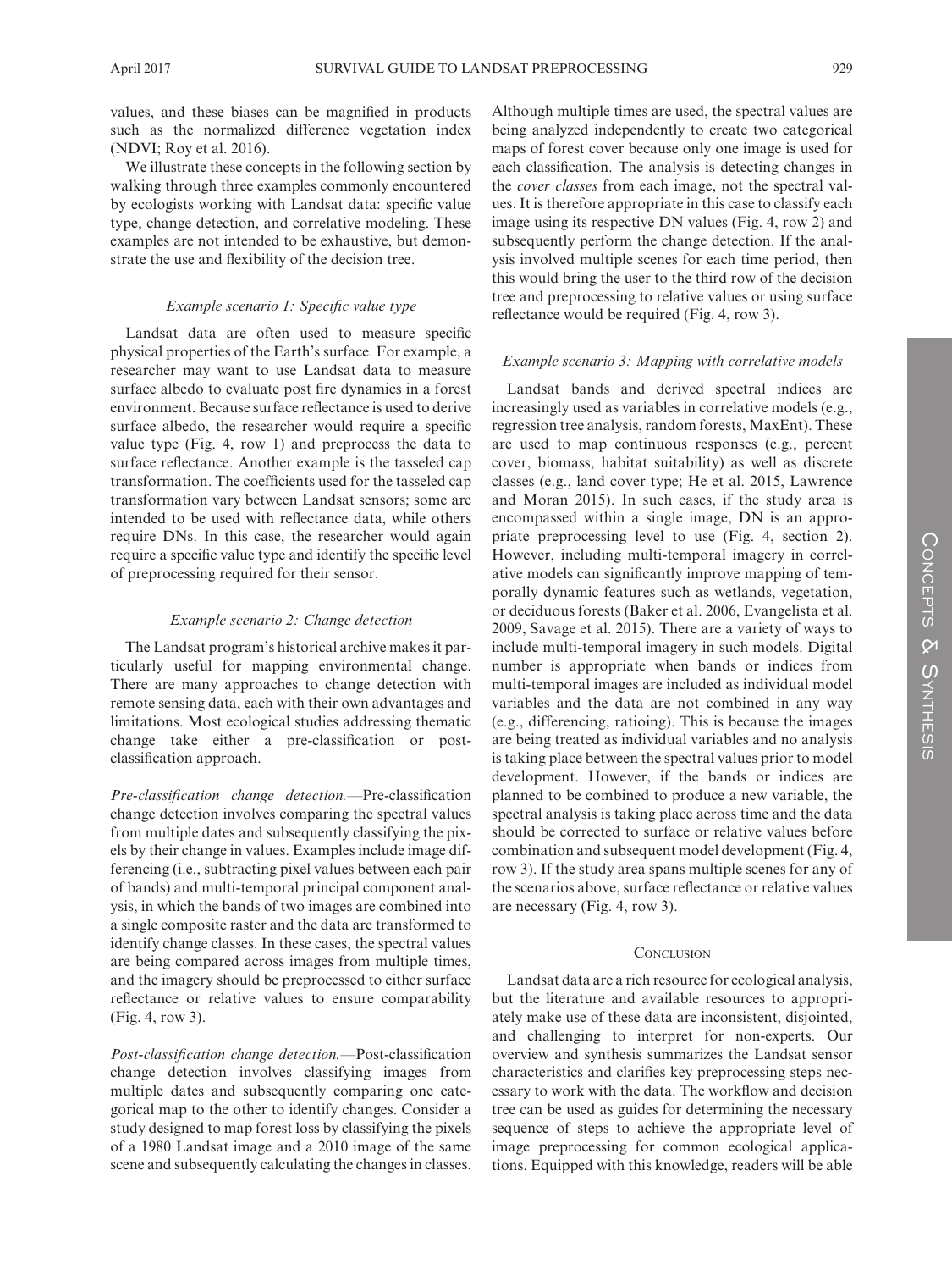to critically evaluate the approaches described in the literature and adapt them to their own application.

We recommend taking a parsimonious approach to preprocessing; correct the artifacts necessary for a particular application, but avoid unnecessary steps that may introduce additional artifacts without gaining additional value (Song et al. 2001, Riaño et al. 2003, Kennedy et al. 2009). When analyzing across multiple images, we recommend performing a relative correction to normalize values. However, the quality and availability of highlevel surface reflectance products continue to improve (Vuolo et al. 2015) and we encourage readers to consider using these products while taking into account the assumptions inherent in their creation.

This survival guide reduces the potential for confusion and ambiguity that many scientists face when determining how to preprocess their imagery for analysis. A better understanding of Landsat preprocessing can improve reproducibility and accuracy as ecologists and others continue to develop new applications for remote sensing data. This will facilitate integration with other remote sensing programs, such as the European Space Agency's Sentinel-2 mission, which has similar spectral bands and is designed to integrate with the Landsat Program. Although there are still some issues when using these two data sources together (e.g., Storey et al. 2016), there are significant efforts underway (MuSLI, Multi-Source Land Imaging) to resolve them. This cross-platform consistency makes our conceptual workflow easily adaptable to current and future multispectral remote sensing missions, enabling unprecedented opportunities for comparative research and monitoring of ecological processes.

#### **ACKNOWLEDGMENTS**

This research was supported by the Agriculture and Food Research Initiative Competitive Grant (grant number 2013-68005-21298; Bioenergy Alliance Network of the Rockies) from the USDA-NIFA, the U.S. Geological Survey, and the National Science Foundation (no. 1313728). We would like to thank the undergraduate and graduate students who provided invaluable feedback on early versions of the concept, workflow and decision tree. In addition, we are grateful to Warren Cohen for a thoughtful, collegial review of earlier versions of this manuscript.

#### Literature Cited

- Adhikari, H., J. Heiskanen, E. E. Maeda, and P. K. E. Pellikka. 2015. Does topographic normalization of landsat images improve fractional tree cover mapping in tropical mountains? ISPRS – International Archives of the Photogrammetry, Remote Sensing and Spatial Information Sciences XL-7/W3: 261–267.
- Anderson, M. C., R. G. Allen, A. Morse, and W. P. Kustas. 2012. Use of Landsat thermal imagery in monitoring evapotranspiration and managing water resources. Remote Sensing of Environment 122:50–65.
- Avitabile, V., A. Baccini, M. A. Friedl, and C. Schmullius. 2012. Capabilities and limitations of Landsat and land cover data for aboveground woody biomass estimation of Uganda. Remote Sensing of Environment 117:366–380.
- Baker, C., R. Lawrence, C. Montagne, and D. Patten. 2006. Mapping wetlands and riparian areas using landsat etm+ imagery and decision-tree-based models. Wetlands 26:465–474.
- Bannari, A., D. Morin, F. Bonn, and A. R. Huete. 1995. A review of vegetation indices. Remote Sensing Reviews 13: 95–120.
- Bao, N. S., A. M. Lechner, A. Fletcher, A. Mellor, D. Mulligan, and Z. K. Bai. 2012. Comparison of relative radiometric normalization methods using pseudo-invariant features for change detection studies in rural and urban landscapes. Journal of Applied Remote Sensing 6:63571–63578.
- Bodart, C., H. Eva, R. Beuchle, R. Raši, D. Simonetti, H.-J. Stibig, A. Brink, E. Lindquist, and F. Achard. 2011. Preprocessing of a sample of multi-scene and multi-date Landsat imagery used to monitor forest cover changes over the tropics. ISPRS Journal of Photogrammetry and Remote Sensing 66:555–563.
- Brown, L. G. 1992. A survey of image registration techniques. ACM Computing Surveys (CSUR) 24:325–376.
- Chander, G., B. L. Markham, and D. L. Helder. 2009. Summary of current radiometric calibration coefficients for Landsat MSS, TM, ETM+, and EO-1 ALI sensors. Remote Sensing of Environment 113:893–903.
- Chavez, P. S. 1988. An improved dark-object subtraction technique for atmospheric scattering correction of multispectral data. Remote Sensing of Environment 24:459–479.
- Chen, X., L. Vierling, and D. Deering. 2005. A simple and effective radiometric correction method to improve landscape change detection across sensors and across time. Remote Sensing of Environment 98:63–79.
- Cohen, W. B., and S. N. Goward. 2004. Landsat's role in ecological applications of remote sensing. BioScience 54:535–545.
- Colby, J. D. 1991. Topographic normalization in rugged terrain. Photogrammetric Engineering and Remote Sensing 57: 531–537.
- Conese, C., M. A. Gilabert, F. Maselli, and L. Bottai. 1993. Topographic normalization of TM scenes through the use of an atmospheric correction method and digital terrain models. Photogrammetric Engineering and Remote Sensing 59: 1745–1753.
- Du, Y., P. M. Teillet, and J. Cihlar. 2002. Radiometric normalization of multitemporal high-resolution satellite images with quality control for land cover change detection. Remote Sensing of Environment 82:123–134.
- Evangelista, P. H., T. J. Stohlgren, J. T. Morisette, and S. Kumar. 2009. Mapping invasive tamarisk (Tamarix): a comparison of single-scene and time-series analyses of remotely sensed data. Remote Sensing 1:519–533.
- Gao, Y., and W. Zhang. 2009. LULC classification and topographic correction of Landsat-7 ETM+ imagery in the Yangjia River Watershed: the influence of DEM resolution. Sensors 9:1980–1995.
- Hale, S. R., and B. N. Rock. 2003. Impact of topographic normalization on land-cover classification accuracy. Photogrammetric Engineering & Remote Sensing 69:785–791.
- Hansen, M. C., and T. R. Loveland. 2012. A review of large area monitoring of land cover change using Landsat data. Remote Sensing of Environment 122:66–74.
- Hantson, S., and E. Chuvieco. 2011. Evaluation of different topographic correction methods for Landsat imagery. International Journal of Applied Earth Observation and Geoinformation 13:691–700.
- He, K. S., B. A. Bradley, A. F. Cord, D. Rocchini, M.-N. Tuanmu, S. Schmidtlein, W. Turner, M. Wegmann, and N. Pettorelli. 2015. Will remote sensing shape the next generation of species distribution models? Remote Sensing in Ecology and Conservation 1:4–18.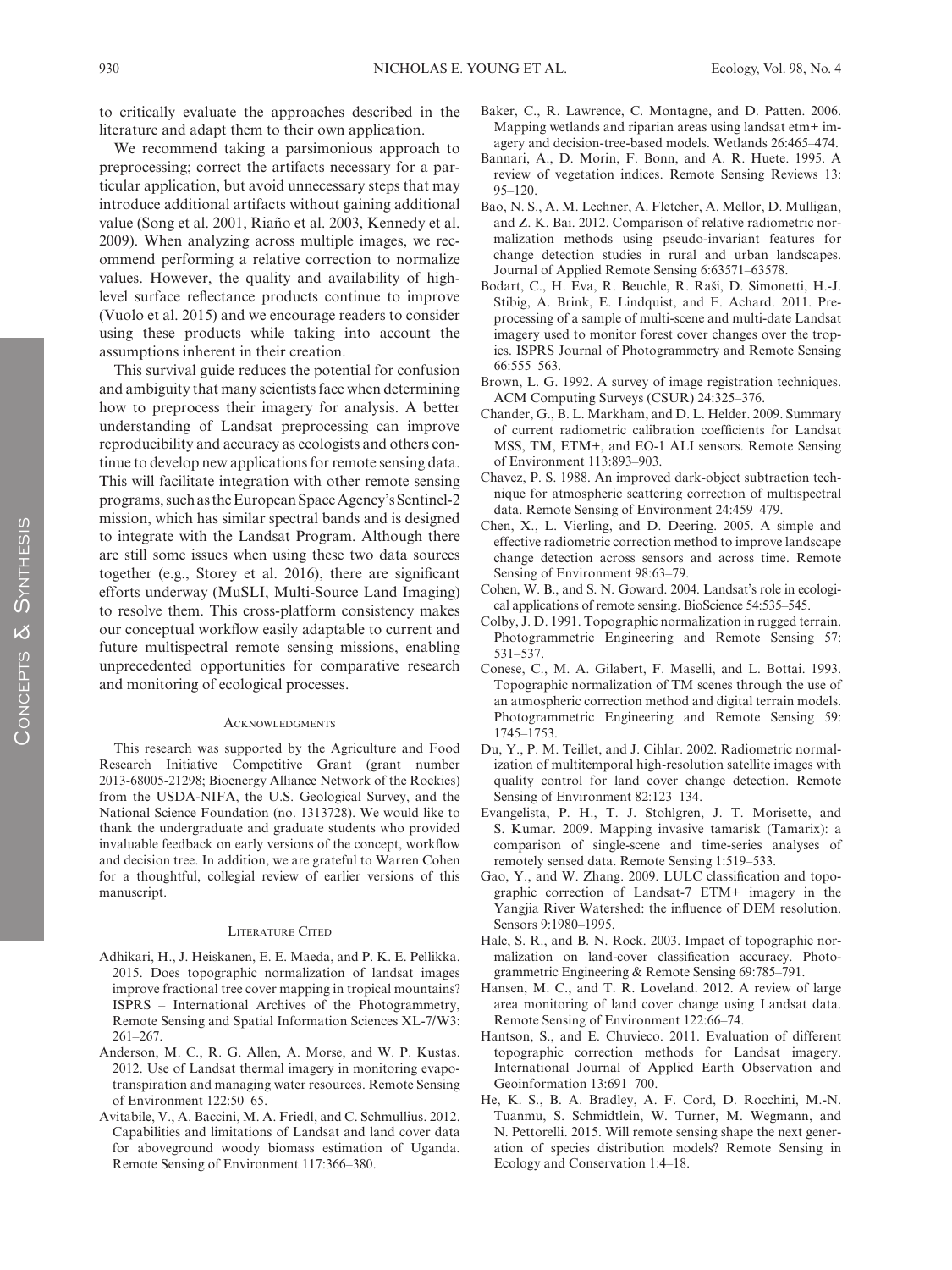- Holben, B., and C. Justice. 1981. An examination of spectral band ratioing to reduce the topographic effect on remotely sensed data. International Journal of Remote Sensing 2: 115–133.
- Holden, C. E., and C. E. Woodcock. 2016. An analysis of Landsat 7 and Landsat 8 underflight data and the implications for time series investigations. Remote Sensing of Environment 185:16–36. <https://doi.org/10.1016/j.rse.2016.02.052>
- Huete, A., H. Liu, W. Batchily, and V. Leeuwen. 1997. A comparison of vegetation indices over a global set of TM images for EOS-MODIS. Remote Sensing of Environment 59: 440–451.
- Jackson, R. D., and A. R. Huete. 1991. Interpreting vegetation indices. Preventive Veterinary Medicine 11:185–200.
- Jones, H. G., and R. A. Vaughan. 2010. Remote sensing of vegetation: principles, techniques, and applications. Oxford University Press, Oxford, England, UK.
- Kennedy, R. E., P. A. Townsend, J. E. Gross, W. B. Cohen, P. Bolstad, Y. Q. Wang, and P. Adams. 2009. Remote sensing change detection tools for natural resource managers: understanding concepts and tradeoffs in the design of landscape monitoring projects. Remote Sensing of Environment 113: 1382–1396.
- Kennedy, R. E., et al. 2014. Bringing an ecological view of change to Landsat-based remote sensing. Frontiers in Ecology and the Environment 12:339–346.
- Laraby, K. 2016. Landsat surface temperature product: global validation and cloud analysis. Landsat Science Team 2016 Winter Meeting, Blacksburg, Virginia, USA. Presentation.
- Lawrence, R. L., and C. J. Moran. 2015. The AmericaView classification methods accuracy comparison project: a rigorous approach for model selection. Remote Sensing of Environment 170:115–120.
- Leprieur, C. E., J. M. Durand, and J. L. Peyron. 1988. Influence of topography on forest reflectance using Landsat Thematic Mapper and digital terrain data. Photogrammetric Engineering and Remote Sensing 54:491–496.
- Li, J., M. Menenti, A. Mousivand, and S. M. Luthi. 2014. Nonvegetated playa morphodynamics using multi-temporal Landsat imagery in a semi-arid endorheic basin: Salar de Uyuni, Bolivia. Remote Sensing 6:10131–10151.
- Loveland, T. R., and J. L. Dwyer. 2012. Landsat: building a strong future. Remote Sensing of Environment 122:22–29.
- Lozano, F. J., S. Suárez-Seoane, and E. de Luis. 2007. Assessment of several spectral indices derived from multitemporal Landsat data for fire occurrence probability modelling. Remote Sensing of Environment 107:533–544.
- Lu, D., P. Mausel, E. Brondizio, and E. Moran. 2002. Assessment of atmospheric correction methods for Landsat TM data applicable to Amazon basin LBA research. International Journal of Remote Sensing 23:2651–2671.
- Markham, B. L., and D. L. Helder. 2012. Forty-year calibrated record of earth-reflected radiance from Landsat: a review. Remote Sensing of Environment 122:30–40.
- Masek, J. G., E. F. Vermote, N. E. Saleous, R. Wolfe, F. G. Hall, K. F. Huemmrich, F. Gao, J. Kutler, and T.-K. Lim. 2006. A Landsat surface reflectance dataset for North America, 1990–2000. IEEE Geoscience and Remote Sensing Letters 3:68–72.
- Meyer, P., K. I. Itten, T. Kellenberger, S. Sandmeier, and R. Sandmeier. 1993. Radiometric corrections of topographically induced effects on Landsat TM data in an alpine environment. ISPRS Journal of Photogrammetry and Remote Sensing 48:17–28.
- Miller, H., L. Richardson, N. Sexton, L. Koontz, J. Loomis, S. Koontz, and C. Hermans. 2011. The users, uses, and value of Landsat and other Moderate-Resolution Satellite Imagery

in the United States. Executive report. U.S. Geological Survey, Reston, Virigina, USA.

- Minnaert, M. 1941. The reciprocity principle in lunar photometry. Astrophysical Journal 93:403–410.
- Pasquarella, V. J., C. E. Holden, L. Kaufman, and C. E. Woodcock. 2016. From imagery to ecology: leveraging time series of all available Landsat observations to map and monitor ecosystem state and dynamics. Remote Sensing in Ecology and Conservation 2:152–170.
- Pettorelli, N., W. F. Laurance, T. G. O'Brien, M. Wegmann, H. Nagendra, and W. Turner. 2014. Satellite remote sensing for applied ecologists: opportunities and challenges. Journal of Applied Ecology 51:839–848.
- Pinty, B., and M. M. Verstraete. 1992. GEMI: a non-linear index to monitor global vegetation from satellites. Vegetatio 101:15–20.
- Riaño, D., E. Chuvieco, J. Salas, and I. Aguado. 2003. Assessment of different topographic corrections in Landsat-TM data for mapping vegetation types (2003). IEEE Transactions on Geoscience and Remote Sensing 41:1056–1061.
- Richter, R., T. Kellenberger, and H. Kaufmann. 2009. Comparison of topographic correction methods. Remote Sensing 1:184–196.
- Roy, D. P., J. Ju, K. Kline, P. L. Scaramuzza, V. Kovalskyy, M. Hansen, T. R. Loveland, E. Vermote, and C. Zhang. 2010. Web-enabled Landsat Data (WELD): Landsat ETM+ composited mosaics of the conterminous United States. Remote Sensing of Environment 114:35–49.
- Roy, D. P., V. Kovalskyy, H. K. Zhang, E. F. Vermote, L. Yan, S. S. Kumar, and A. Egorov. 2016. Characterization of Landsat-7 to Landsat-8 reflective wavelength and normalized difference vegetation index continuity. Remote Sensing of Environment 185:57–70. [https://doi.org/10.1016/j.rse.2015.](https://doi.org/10.1016/j.rse.2015.12.024) [12.024](https://doi.org/10.1016/j.rse.2015.12.024)
- Roy, D. P., et al. 2014. Landsat-8: science and product vision for terrestrial global change research. Remote Sensing of Environment 145:154–172.
- Savage, S. L., R. L. Lawrence, and J. R. Squires. 2015. Predicting relative species composition within mixed conifer forest pixels using zero-inflated models and Landsat imagery. Remote Sensing of Environment 171:326–336.
- Schaepman-Strub, G., M. E. Schaepman, T. H. Painter, S. Dangel, and J. V. Martonchik. 2006. Reflectance quantities in optical remote sensing—definitions and case studies. Remote Sensing of Environment 103:27–42.
- Schott, J. R., C. Salvaggio, and W. J. Volchok. 1988. Radiometric scene normalization using pseudoinvariant features. Remote Sensing of Environment 26:1–16.
- Schowengerdt, R. A. 2007. Remote sensing: models and methods for image processing. Third edition. Elsevier Academic Press, Cambridge, Massachusetts, USA.
- Schroeder, T. A., W. B. Cohen, C. Song, M. J. Canty, and Z. Yang. 2006. Radiometric correction of multi-temporal Landsat data for characterization of early successional forest patterns in western Oregon. Remote Sensing of Environment  $103.16 - 26$
- Shepherd, J. D., and J. R. Dymond. 2003. Correcting satellite imagery for the variance of reflectance and illumination with topography. International Journal of Remote Sensing 24:3503–3514.
- Sola, I., M. González-Audícana, and J. Álvarez-Mozos. 2016. Multi-criteria evaluation of topographic correction methods. Remote Sensing of Environment 184:247–262.
- Song, C., C. E. Woodcock, K. C. Seto, M. P. Lenney, and S. A. Macomber. 2001. Classification and change detection using Landsat TM data: When and how to correct atmospheric effects? Remote Sensing of Environment 75:230–244.